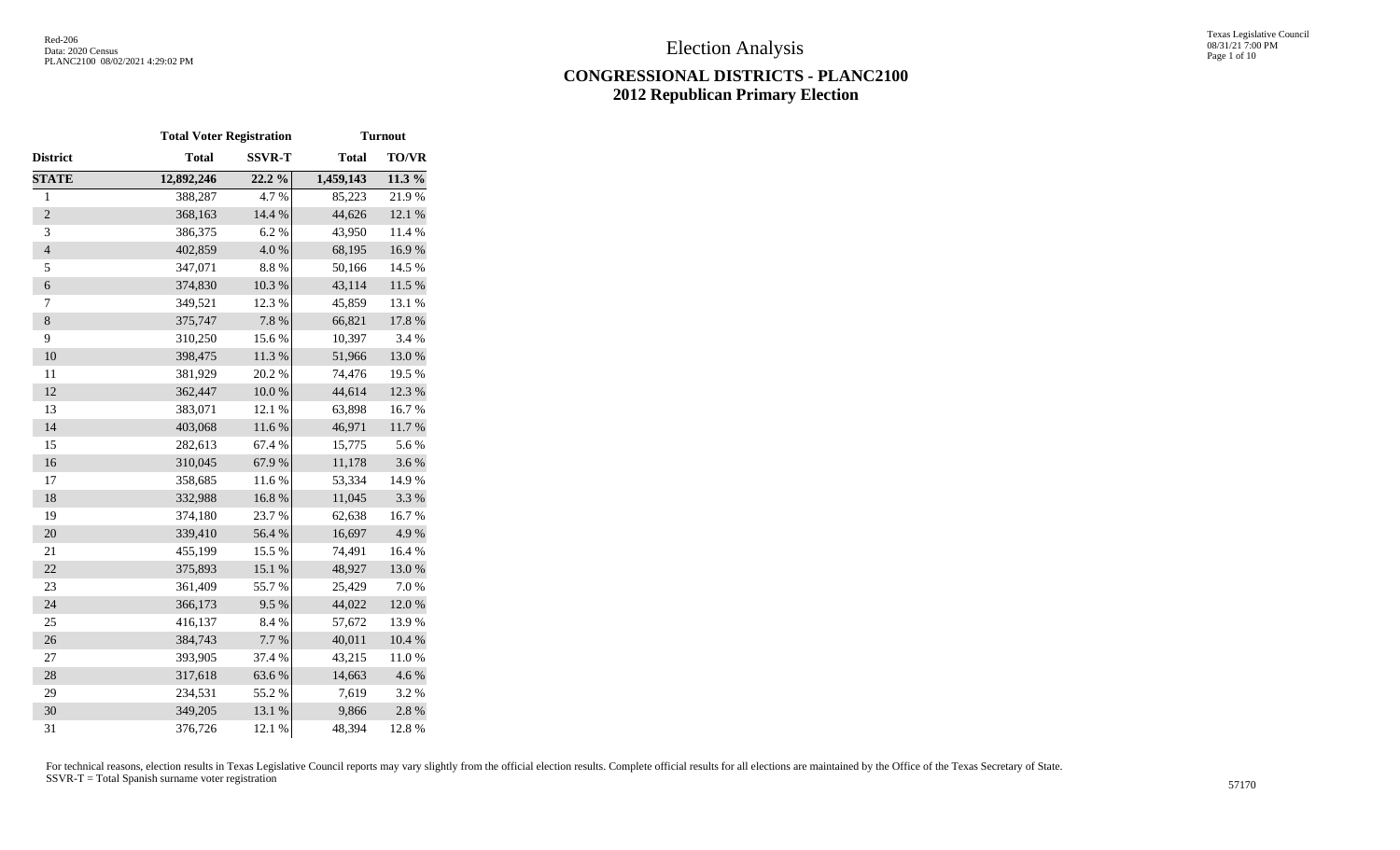Texas Legislative Council 08/31/21 7:00 PM Page 2 of 10

# **CONGRESSIONAL DISTRICTS - PLANC2100 2012 Republican Primary Election**

|                 | <b>Total Voter Registration</b> |               | <b>Turnout</b> |              |  |  |  |
|-----------------|---------------------------------|---------------|----------------|--------------|--|--|--|
| <b>District</b> | <b>Total</b>                    | <b>SSVR-T</b> | <b>Total</b>   | <b>TO/VR</b> |  |  |  |
| 32              | 377,987                         | 9.2%          | 36,943         | 9.8%         |  |  |  |
| 33              | 221,677                         | 36.7%         | 7.571          | 3.4 %        |  |  |  |
| 34              | 318,595                         | 73.1 %        | 13,648         | 4.3 %        |  |  |  |
| 35              | 318,090                         | 44.7 %        | 14,470         | 4.5 %        |  |  |  |
| 36              | 394,344                         | 9.8%          | 61,259         | 15.5 %       |  |  |  |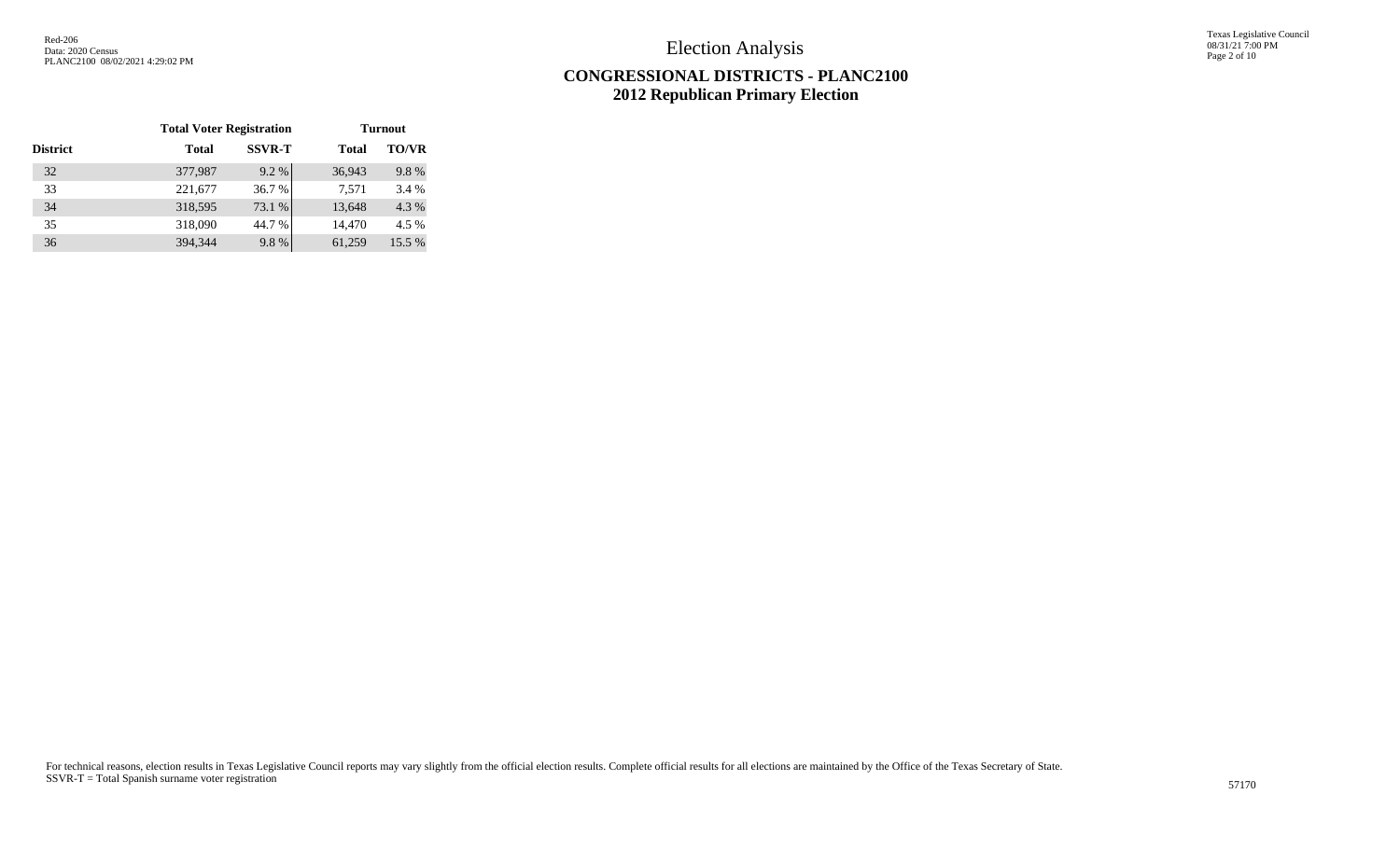#### **CONGRESSIONAL DISTRICTS - PLANC2100 2012 Republican Primary Election**

|                 |                   |         |         |          |            |         |            |         | <b>PRESIDENT</b> |        |          |         |                    |               |            |         |                      |         | <b>U.S. SEN</b>  |         |
|-----------------|-------------------|---------|---------|----------|------------|---------|------------|---------|------------------|--------|----------|---------|--------------------|---------------|------------|---------|----------------------|---------|------------------|---------|
| <b>District</b> | <b>Bachmann-R</b> |         | Davis-R |          | Gingrich-R |         | Huntsman-R |         | Paul-R           |        | Roemer-R |         | <b>Romney-R</b>    |               | Santorum-R |         | <b>Uncommitted-R</b> |         | <b>Addison-R</b> |         |
| <b>STATE</b>    | 12.093            | $0.8\%$ | 3,856   | $0.3\%$  | 68,239     | $4.7\%$ | 8,628      | $0.6\%$ | 174,142 12.0 %   |        | 4,713    | $0.3\%$ | $1.001.020$ 69.1 % |               | 115,554    | $8.0\%$ | 60,697               | $4.2\%$ | 22,962           | $1.6\%$ |
|                 | 668               | 0.8%    | 226     | 0.3%     | 3,682      | 4.4 %   | 383        | 0.5%    | 8.503            | 10.2%  | 725      | $0.9\%$ | 57,749             | 69.6%         | 7,057      | 8.5 %   | 4,019                | 4.8%    | 1,256            | 1.6%    |
| 2               | 354               | 0.8%    | 45      | 0.1%     | 2,205      | 4.9%    | 325        | 0.7%    | 5,665            | 12.7 % | 89       | $0.2\%$ | 31,007             | 69.5 %        | 3,416      | 7.7 %   | 1,490                | 3.3 %   | 424              | 1.0%    |
| 3               | 295               | 0.7%    | 62      | 0.1%     | 1,673      | 3.8%    | 288        | 0.7 %   | 4,394            | 10.0%  | 169      | 0.4%    | 31,262             | 71.1 %        | 4,334      | 9.9%    | 1,463                | 3.3 %   | 374              | 0.9%    |
| $\overline{4}$  | 477               | 0.7%    | 205     | 0.3 %    | 3,324      | 4.9 %   | 283        | 0.4%    | 6,954            | 10.3%  | 372      | 0.6 %   | 46,224             | 68.5 %        | 6,111      | 9.0%    | 3,577                | 5.3 %   | 1,153            | 1.8%    |
| 5               | 353               | 0.7%    | 113     | 0.2 %    | 2,370      | 4.8%    | 142        | 0.3%    | 5,402            | 10.9%  | 144      | 0.3 %   |                    | 34,116 68.8 % | 4,472      | 9.0%    | 2,440                | 4.9%    | 503              | 1.0%    |
| 6               | 382               | 0.9%    | 204     | $0.5\%$  | 1,923      | 4.5 %   | 223        | 0.5 %   | 5,045            | 11.9 % | 92       | 0.2 %   | 28,800             | 67.8%         | 4,178      | 9.8%    | 1,649                | 3.9 %   | 673              | 1.6 %   |
| $\tau$          | 312               | 0.7%    | 41      | 0.1%     | 2,004      | 4.4 %   | 459        | 1.0%    | 5.446            | 11.9 % | 99       | 0.2 %   | 33,391             | 72.9 %        | 2,666      | 5.8%    | 1,403                | 3.1 %   | 362              | 0.8%    |
| 8               | 464               | 0.7%    | 119     | $0.2 \%$ | 3,709      | 5.6 %   | 338        | $0.5\%$ | 7,968            | 12.0 % | 129      | 0.2 %   | 46,347             | 69.8%         | 4,738      | 7.1 %   | 2,557                | 3.9 %   | 2,319            | 3.6 %   |
| 9               | 71                | 0.7%    | 46      | 0.4%     | 520        | 5.0%    | 73         | 0.7%    | 1,402            | 13.5 % | 25       | 0.2 %   | 7,057              | 68.1 %        | 711        | 6.9%    | 463                  | 4.5 %   | 130              | 1.3 %   |
| 10              | 377               | 0.7%    | 83      | 0.2 %    | 2,393      | 4.6 %   | 325        | 0.6 %   | 8,796            | 17.0 % | 128      | 0.2 %   | 34,162             | 66.2%         | 3,674      | 7.1 %   | 1,675                | 3.2 %   | 1,035            | 2.0%    |
| -11             | 658               | 0.9%    | 262     | 0.4%     | 4,274      | 5.8%    | 335        | $0.5\%$ | 6,671            | 9.0%   | 219      | 0.3 %   | 51,922             | 70.3 %        | 5,504      | 7.4 %   | 4,052                | 5.5 %   | 1,294            | 1.8%    |
| 12              | 386               | 0.9%    | 147     | 0.3%     | 2,027      | 4.5 %   | 272        | 0.6%    | 5,341            | 12.0 % | 99       | 0.2 %   | 29,954             | 67.2 %        | 4,602      | 10.3%   | 1,724                | 3.9 %   | 548              | 1.3 %   |
| 13              | 586               | 0.9%    | 212     | 0.3 %    | 3,098      | 4.9%    | 223        | 0.4%    | 5,340            | 8.4 %  | 172      | 0.3 %   | 44,692             | 70.6 %        | 5,837      | 9.2 %   | 3,123                | 4.9 %   | 955              | 1.6 %   |
| 14              | 439               | 0.9%    | 67      | 0.1%     | 2,017      | 4.3 %   | 250        | $0.5\%$ | 8,734            | 18.6 % | 92       | 0.2 %   |                    | 30,351 64.7 % | 3,208      | 6.8%    | 1,786                | 3.8 %   | 635              | 1.4 %   |
| 15              | 208               | 1.3 %   | 97      | $0.6\%$  | 624        | 4.0%    | 77         | 0.5 %   | 1,696            | 10.8%  | 63       | 0.4%    |                    | 10,950 69.5 % | 1,346      | 8.5 %   | 692                  | 4.4 %   | 262              | 1.7%    |
| 16              | 184               | 1.6 %   | 48      | 0.4%     | 488        | 4.4 %   | 29         | 0.3%    | 1,084            | 9.7 %  | 48       | 0.4%    |                    | 7,958 71.3 %  | 814        | 7.3 %   | 514                  | 4.6 %   | 283              | 2.7 %   |
| 17              | 506               | 1.0%    | 152     | 0.3 %    | 2,707      | 5.1 %   | 394        | 0.7%    | 6.379            | 12.0 % | 182      | 0.3 %   | 35,598             | 67.2 %        | 4,305      | 8.1 %   | 2,735                | 5.2 %   | 792              | 1.5 %   |
| 18              | 96                | 0.9%    | 17      | 0.2 %    | 530        | 4.8%    | 110        | 1.0%    | 1,790            | 16.3%  | 29       | 0.3%    | 7,129              | 64.8%         | 834        | 7.6 %   | 473                  | 4.3 %   | 100              | 0.9%    |
| 19              | 787               | 1.3 %   | 228     | 0.4 %    | 3,306      | 5.3 %   | 351        | 0.6 %   | 5,188            | 8.3%   | 194      | 0.3 %   | 43,370             | 69.7 %        | 5,319      | 8.5 %   | 3,475                | 5.6 %   | 946              | 1.6 %   |
| 20              | 185               | 1.1 %   | 25      | $0.2 \%$ | 697        | 4.2 %   | 110        | 0.7%    | 1,786            | 10.8%  | 40       | 0.2 %   | 11,917             | 72.0 %        | 1,260      | 7.6 %   | 525                  | 3.2 %   | 282              | 1.7%    |
| 21              | 477               | 0.6 %   | 123     | $0.2\%$  | 2,933      | 4.0%    | 741        | 1.0%    | 9,284            | 12.5 % | 283      | 0.4%    | 52,951             | 71.5 %        | 4,481      | 6.1 %   | 2,792                | 3.8%    | 1,088            | 1.5 %   |
| 22              | 430               | 0.9%    | 74      | $0.2 \%$ | 2,511      | 5.1 %   | 255        | 0.5%    | 7,321            | 15.0 % | 111      | 0.2 %   | 32,214             | 65.9%         | 3,723      | 7.6 %   | 2,251                | 4.6 %   | 636              | 1.3 %   |
| 23              | 198               | 0.8%    | 101     | 0.4%     | 1,206      | 4.8%    | 126        | $0.5\%$ | 2,393            | 9.5 %  | 98       | 0.4%    | 18,393             | 73.1 %        | 1,771      | 7.0 %   | 886                  | 3.5 %   | 395              | 1.6 %   |
| 24              | 330               | 0.8%    | 126     | 0.3%     | 1,939      | 4.4 %   | 330        | 0.8%    | 4,619            | 10.6%  | 102      | 0.2 %   | 30,430             | 69.6%         | 4,462      | 10.2 %  | 1,402                | 3.2 %   | 420              | 1.0%    |
| 25              | 416               | 0.7%    | 152     | 0.3 %    | 2,511      | 4.4 %   | 469        | 0.8%    | 8,712            | 15.1 % | 203      | 0.4%    | 38,414             | 66.8%         | 4,153      | 7.2 %   | 2,497                | 4.3 %   | 940              | 1.7%    |
| 26              | 356               | 0.9%    | 145     | 0.4%     | 1,828      | 4.6 %   | 246        | 0.6%    | 4,341            | 10.9%  | 78       | $0.2\%$ | 27,402             | 68.5 %        | 4,271      | 10.7 %  | 1,332                | 3.3 %   | 563              | 1.4 %   |
| 27              | 279               | $0.6\%$ | 59      | 0.1%     | 1,879      | 4.4 %   | 154        | 0.4%    | 6.334            | 14.7 % | 91       | 0.2 %   | 30,311             | 70.4 %        | 2,573      | 6.0%    | 1,354                | 3.1 %   | 714              | 1.7%    |
| 28              | 176               | 1.2%    | 109     | 0.7%     | 711        | 4.9 %   | 47         | 0.3 %   | 1,549            | 10.6%  | 54       | 0.4%    | 10,252             | 70.3 %        | 1,053      | 7.2 %   | 627                  | 4.3 %   | 313              | 2.2 %   |
| 29              | 88                | 1.2%    | 35      | $0.5\%$  | 360        | 4.8%    | 28         | 0.4%    | 1,215            | 16.0%  | 17       | 0.2 %   | 4,905              | 64.8 %        | 613        | 8.1%    | 310                  | 4.1 %   | 92               | $1.2\%$ |
| 30              | 72                | 0.7%    | 23      | $0.2 \%$ | 492        | 5.0 %   | 42         | 0.4%    | 1,131            | 11.6 % | 9        | 0.1%    | 6,692              | 68.5 %        | 1,018      | 10.4 %  | 286                  | 2.9 %   | 71               | 0.7%    |
| 31              | 343               | 0.7%    | 65      | 0.1%     | 2,027      | 4.2 %   | 402        | 0.8%    | 7,538            | 15.6 % | 162      | 0.3 %   | 32,759             | 67.7 %        | 3,116      | 6.4 %   | 1,978                | 4.1 %   | 1,309            | 2.8%    |
| 32              | 204               | 0.6%    | 30      | 0.1%     | 1,551      | 4.3 %   | 296        | 0.8%    | 3,523            | 9.7 %  | 56       | 0.2 %   |                    | 27,260 74.7 % | 2,621      | 7.2 %   | 952                  | 2.6 %   | 228              | $0.6\%$ |
|                 |                   |         |         |          |            |         |            |         |                  |        |          |         |                    |               |            |         |                      |         |                  |         |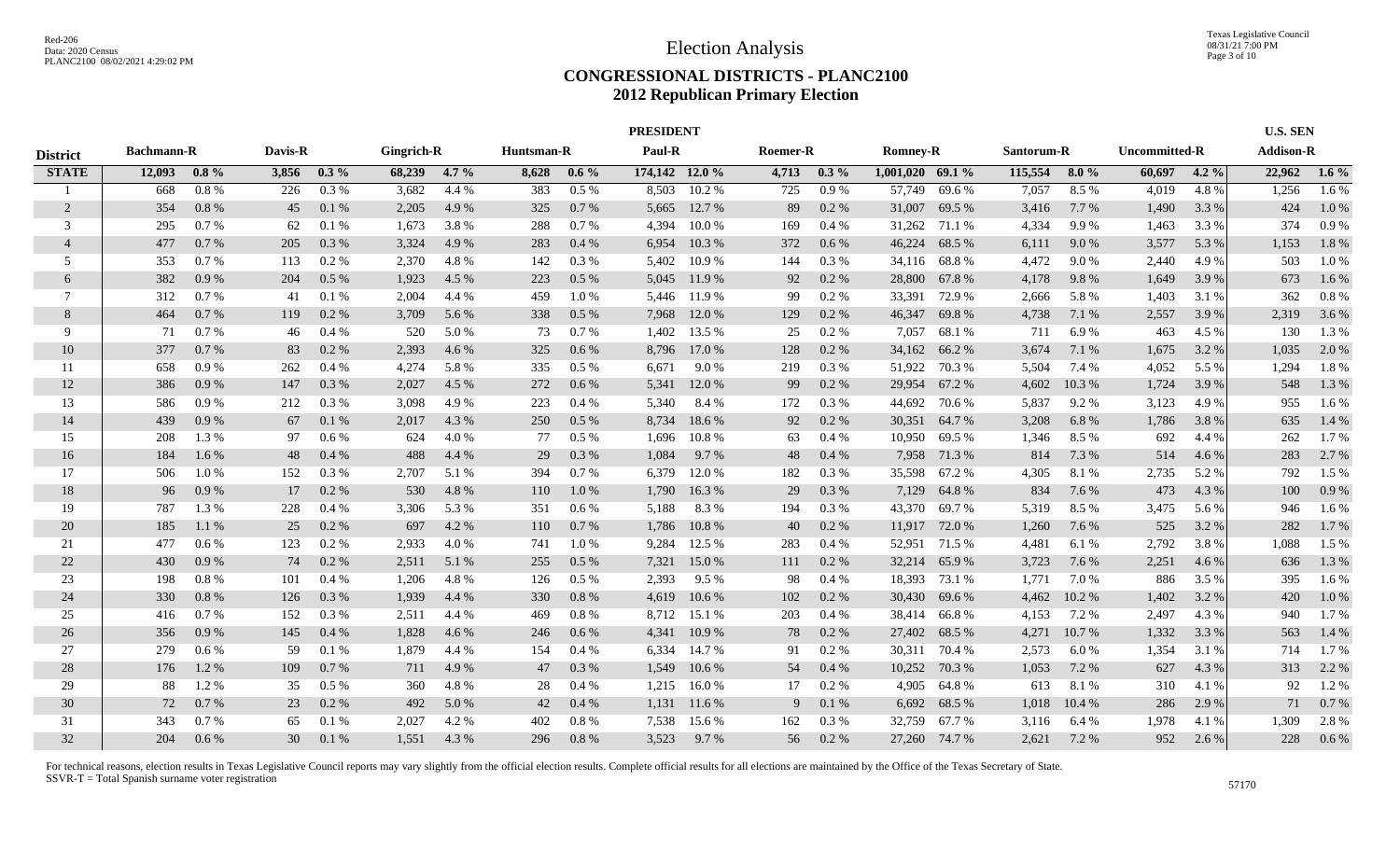#### **CONGRESSIONAL DISTRICTS - PLANC2100 2012 Republican Primary Election**

|                 | <b>U.S. SEN</b> |          |                  |         |        |                |                   |               |                  |         |                |         | <b>RR COMM1</b> |               |             |         |                |        |                  |         |
|-----------------|-----------------|----------|------------------|---------|--------|----------------|-------------------|---------------|------------------|---------|----------------|---------|-----------------|---------------|-------------|---------|----------------|--------|------------------|---------|
| <b>District</b> | <b>Agris-R</b>  |          | <b>Cleaver-R</b> |         | Cruz-R |                | <b>Dewhurst-R</b> |               | <b>Gambini-R</b> |         | <b>James-R</b> |         | Leppert-R       |               | Pittenger-R |         | Berger-R       |        | <b>Burgess-R</b> |         |
| <b>STATE</b>    | 4,590           | $0.3\%$  | 6,669            | $0.5\%$ |        | 480,791 34.2 % | 627,561 44.6 %    |               | 7,225            | $0.5\%$ | 50,567         | $3.6\%$ | 187,872 13.4 %  |               | 18,139      | $1.3\%$ | 140,976 12.0 % |        | 53,306           | $4.5\%$ |
|                 | 244             | 0.3%     | 431              | 0.5%    | 24,184 | 30.8%          | 39,154            | 49.8%         | 433              | $0.6\%$ | 4,577          | 5.8 %   | 7,303           | 9.3 %         | 989         | 1.3 %   | 9,602          | 15.1 % | 3,344            | 5.3 %   |
| $\overline{2}$  | 92              | $0.2 \%$ | 116              | 0.3 %   | 19,824 | 45.0 %         | 19,674            | 44.7%         | 103              | 0.2 %   | 895            | 2.0 %   | 2,613           | 5.9 %         | 289         | 0.7%    | 1,867          | 4.8%   | 729              | 1.9%    |
| 3               | 61              | 0.1%     | 116              | 0.3 %   | 15,053 | 35.4 %         | 12,983            | 30.6 %        | 106              | $0.2\%$ | 1,649          | 3.9%    | 11,700          | 27.5 %        | 436         | 1.0 %   | 3,954          | 11.8%  | 917              | 2.7 %   |
| $\overline{4}$  | 330             | 0.5%     | 343              | 0.5%    | 16,845 | 26.3%          | 28,893            | 45.1 %        | 685              | 1.1%    | 4,343          | 6.8%    | 10,505          | 16.4 %        | 973         | 1.5 %   | 8,190          | 15.8%  | 3,382            | 6.5 %   |
| 5               | 125             | 0.3%     | 180              | 0.4%    | 13.043 | 26.9%          | 21,440            | 44.2%         | 175              | 0.4%    | 2,590          | 5.3 %   | 10,022          | 20.7%         | 416         | 0.9%    | 4,814          | 12.2 % | 1,852            | 4.7%    |
| 6               | 122             | 0.3 %    | 139              | 0.3%    | 12,726 | 30.5 %         | 14,986            | 35.9%         | 157              | 0.4%    | 1,476          | 3.5 %   | 11,063          | 26.5 %        | 442         | 1.1 %   | 4,170          | 11.8%  | 1,905            | 5.4 %   |
| 7               | 145             | 0.3%     | 92               | 0.2 %   |        | 19,546 43.1 %  | 21,429            | 47.3 %        | 100              | 0.2 %   | 841            | 1.9 %   | 2,599           | 5.7 %         | 236         | $0.5\%$ | 1,904          | 4.9 %  | 723              | 1.9%    |
| 8               | 166             | 0.3 %    | 237              | 0.4%    |        | 27,140 42.0 %  | 27,967            | 43.2 %        | 269              | 0.4%    | 2,082          | 3.2 %   | 3,966           | 6.1 %         | 541         | 0.8%    | 5,346          | 9.6 %  | 1,596            | 2.9 %   |
| 9               | 52              | $0.5\%$  | 35               | 0.3%    | 4,059  | 40.0 %         | 4,852             | 47.8%         | 47               | 0.5%    | 270            | 2.7 %   | 635             | 6.3%          | 69          | 0.7%    | 681            | 7.6 %  | 257              | 2.9 %   |
| 10              | 136             | 0.3 %    | 176              | 0.3 %   | 18,560 | 36.7 %         | 23,589            | 46.6 %        | 164              | 0.3 %   | 1,323          | 2.6 %   | 5,060           | 10.0%         | 529         | 1.0%    | 5,183          | 12.0%  | 1,358            | 3.2 %   |
| 11              | 230             | $0.3\%$  | 443              | $0.6\%$ | 20,932 | 29.3 %         | 37,617            | 52.6 %        | 331              | $0.5\%$ | 2,378          | 3.3 %   | 7,303           | 10.2 %        | 965         | 1.3 %   | 7,761          | 12.8%  | 3,233            | 5.3 %   |
| 12              | 120             | 0.3%     | 159              | 0.4%    | 15,102 | 34.6 %         | 15,520            | 35.5 %        | 213              | 0.5%    | 1,222          | 2.8%    | 10,409          | 23.8 %        | 410         | 0.9%    | 4,171          | 11.2%  | 1,775            | 4.8%    |
| 13              | 210             | $0.3\%$  | 466              | 0.8%    | 18,043 | 29.6 %         | 31,234            | 51.3%         | 346              | $0.6\%$ | 2,493          | 4.1 %   | 6,134           | 10.1 %        | 979         | 1.6 %   | 4,908          | 8.9%   | 2,558            | 4.7%    |
| 14              | 172             | 0.4%     | 306              | 0.7%    | 17,334 | 38.3 %         | 21,892            | 48.4 %        | 357              | 0.8%    | 1,518          | 3.4 %   | 2,447           | 5.4 %         | 567         | 1.3 %   | 4,313          | 11.5 % | 1,841            | 4.9%    |
| 15              | 74              | 0.5%     | 110              | 0.7%    |        | 5,370 35.6 %   | 6,453             | 42.7%         | 177              | 1.2%    | 672            | 4.4 %   | 1,670           | 11.1 %        | 316         | 2.1 %   | 2,523          | 19.1 % | 1,020            | 7.7 %   |
| 16              | 200             | 1.9 %    | 213              | 2.0 %   | 4,701  | 44.7 %         | 3,841             | 36.5 %        | 203              | 1.9%    | 443            | 4.2 %   | 308             | 2.9 %         | 335         | 3.2 %   | 1,432          | 15.8%  | 753              | 8.3%    |
| 17              | 159             | $0.3\%$  | 207              | 0.4%    | 16,501 | 32.2 %         | 24,853            | 48.6 %        | 223              | $0.4\%$ | 1,783          | 3.5 %   | 5,920           | 11.6 %        | 751         | 1.5 %   | 5,351          | 12.8 % | 1,820            | 4.4 %   |
| 18              | 48              | 0.4%     | 41               | 0.4%    | 4,945  | 45.7 %         | 4,701             | 43.4 %        | 27               | 0.2 %   | 248            | 2.3 %   | 631             | 5.8 %         | 83          | 0.8%    | 557            | 5.8 %  | 238              | 2.5 %   |
| 19              | 187             | 0.3 %    | 419              | 0.7%    | 20,526 | 33.8%          | 31,482            | 51.9%         | 308              | $0.5\%$ | 2,153          | 3.5 %   | 3,846           | 6.3%          | 789         | 1.3%    | 6,572          | 12.4 % | 2,648            | 5.0%    |
| 20              | 56              | 0.3 %    | 85               | $0.5\%$ | 6,693  | 41.2 %         | 6,221             | 38.3 %        | 83               | 0.5%    | 381            | 2.3 %   | 2,131           | 13.1 %        | 295         | 1.8 %   | 1,780          | 13.6 % | 419              | 3.2 %   |
| 21              | 165             | 0.2 %    | 317              | 0.4%    | 25,154 | 35.1 %         | 31,634            | 44.1 %        | 337              | $0.5\%$ | 1,872          | 2.6 %   | 9,902           | 13.8%         | 1,294       | 1.8%    | 8,064          | 14.3 % | 1,999            | 3.5 %   |
| 22              | 145             | 0.3 %    | 239              | 0.5%    | 20,124 | 42.6 %         | 20,816            | 44.1 %        | 249              | 0.5%    | 1,670          | 3.5 %   | 2,834           | 6.0%          | 472         | 1.0%    | 3,850          | 9.6 %  | 1,636            | 4.1 %   |
| 23              | 75              | 0.3%     | 115              | 0.5%    |        | 9,140 37.4 %   | 10,734            | 43.9%         | 134              | 0.5 %   | 589            | 2.4 %   | 2,877           | 11.8%         | 391         | 1.6 %   | 2,648          | 13.4 % | 815              | 4.1 %   |
| 24              | 83              | 0.2 %    | 106              | 0.2 %   | 14,420 | 33.4 %         | 13,490            | 31.3 %        | 181              | 0.4%    | 1,339          | 3.1 %   | 12,670          | 29.4 %        | 436         | 1.0%    | 4,600          | 12.9 % | 1,499            | 4.2 %   |
| 25              | 133             | 0.2 %    | 249              | 0.4%    | 16,818 | 30.1 %         | 24,449            | 43.7 %        | 222              | $0.4\%$ | 1,961          | 3.5 %   | 10,244          | 18.3%         | 940         | 1.7 %   | 6,195          | 13.5 % | 2,424            | 5.3 %   |
| 26              | 78              | 0.2 %    | 130              | 0.3 %   | 14,049 | 35.8%          | 12,476            | 31.8%         | 220              | 0.6 %   | 1,321          | 3.4 %   | 10,014          | 25.5 %        | 389         | 1.0 %   | 3,995          | 12.1 % | 2,750            | 8.4 %   |
| 27              | 116             | 0.3 %    | 175              | 0.4%    | 13,708 | 32.8%          | 23,021            | 55.1 %        | 201              | $0.5\%$ | 1,366          | 3.3 %   | 1,917           | 4.6 %         | 544         | 1.3%    | 5,268          | 15.4 % | 2,192            | 6.4 %   |
| 28              | 87              | 0.6 %    | 105              | 0.7%    | 5,229  | 36.8%          | 5,715             | 40.2 %        | 116              | 0.8 %   | 480            | 3.4 %   | 1,886           | 13.3 %        | 270         | 1.9 %   | 2,157          | 18.1 % | 670              | 5.6 %   |
| 29              | 33              | 0.4%     | 33               | 0.4%    | 2,957  | 39.5 %         | 3,641             | 48.6%         | 30               | 0.4%    | 180            | 2.4 %   | 462             | 6.2%          | 65          | 0.9%    | 411            | 6.0%   | 230              | 3.3 %   |
| 30              | 13              | 0.1%     | 25               | 0.3 %   | 3,111  | 32.3 %         | 3,338             | 34.7 %        | 26               | 0.3%    | 279            | 2.9 %   | 2,693           | 28.0 %        | 68          | 0.7%    | 881            | 10.8%  | 211              | 2.6 %   |
| 31              | 305             | 0.7%     | 172              | 0.4%    | 13,304 | 28.5 %         | 21,224            | 45.5 %        | 199              | 0.4%    | 1,487          | 3.2 %   | 7,735           | 16.6%         | 918         | 2.0%    | 5.236          | 14.2 % | 1,998            | 5.4 %   |
| 32              | 27              | 0.1%     | 59               | $0.2\%$ |        | 11,500 31.7 %  |                   | 11,617 32.0 % | 77               | 0.2 %   | 979            | 2.7 %   |                 | 11,564 31.9 % | 243         | 0.7%    | 2,699          | 9.6%   | 660              | 2.3 %   |
|                 |                 |          |                  |         |        |                |                   |               |                  |         |                |         |                 |               |             |         |                |        |                  |         |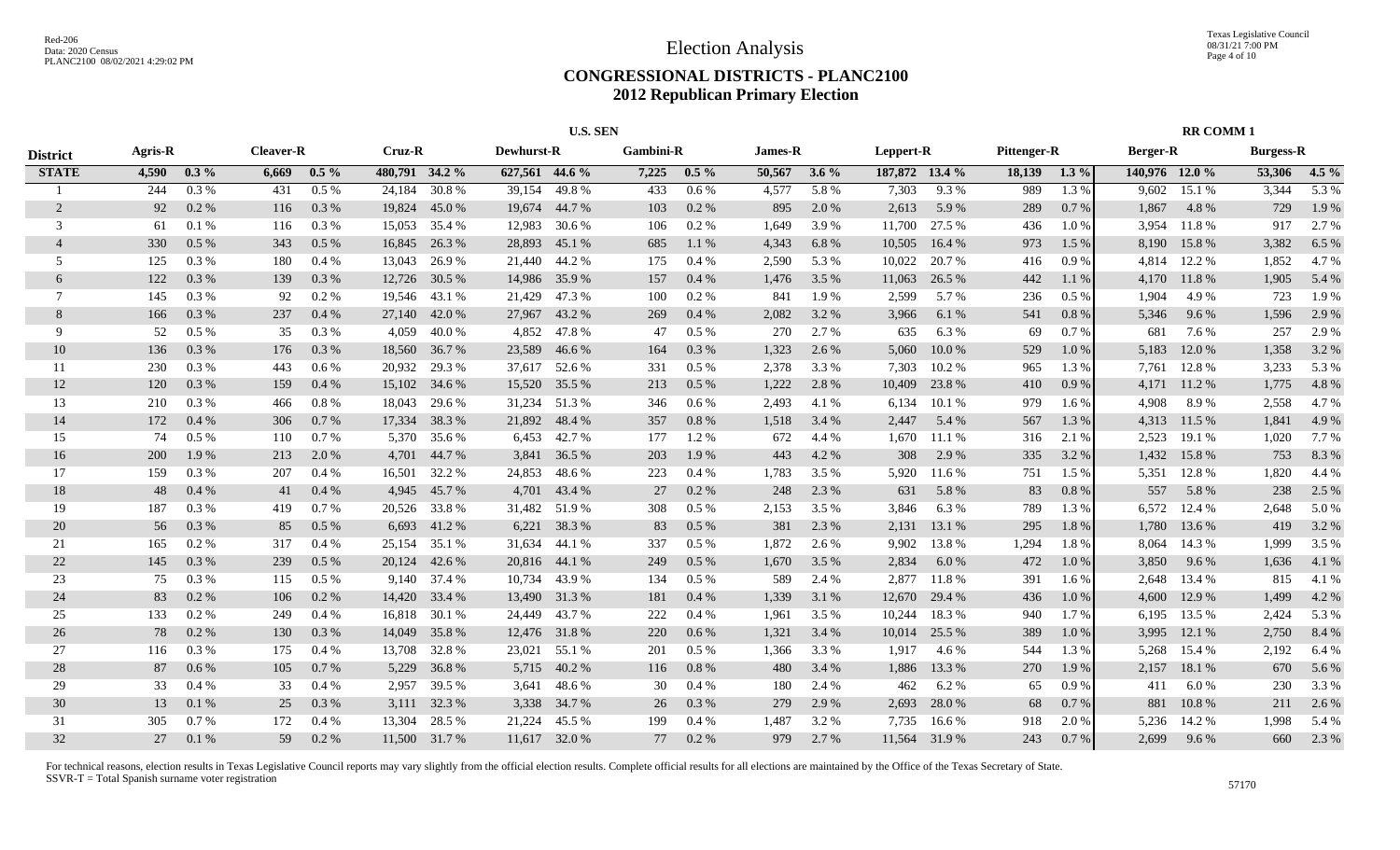Texas Legislative Council 08/31/21 7:00 PM Page 5 of 10

#### **CONGRESSIONAL DISTRICTS - PLANC2100 2012 Republican Primary Election**

|                 | <b>RR COMM1</b> |               |                     |        |                   | <b>RR COMM 2</b> |          |         |        |         |                      | <b>SUP CT 2</b> |                |               |                     |        |                |               |                  |               |
|-----------------|-----------------|---------------|---------------------|--------|-------------------|------------------|----------|---------|--------|---------|----------------------|-----------------|----------------|---------------|---------------------|--------|----------------|---------------|------------------|---------------|
| <b>District</b> | <b>Chisum-R</b> |               | <b>Cotten-R</b>     |        | <b>Craddick-R</b> |                  | Sledge-R |         | Lee-R  |         | <b>Murray-Kolb-R</b> |                 | Parker-R       |               | <b>Smitherman-R</b> |        | <b>Smith-R</b> |               | <b>Willett-R</b> |               |
| <b>STATE</b>    | 319,988 27.2 %  |               | $123, 109$ $10.5\%$ |        | 421,753 35.9 %    |                  | 116,071  | $9.9\%$ | 72,857 | $6.5\%$ | 242,263 21.6 %       |                 | 311,985 27.8 % |               | 497,048 44.2 %      |        | 490,011 43.2 % |               |                  | 644,678 56.8% |
|                 | 12,911          | 20.4 %        | 8,456               | 13.3 % | 23,489            | 37.0 %           | 5,603    | 8.8%    | 4,431  | 7.4 %   | 14,819               | 24.9 %          | 22,309         | 37.5 %        | 17,988              | 30.2 % | 27,997         | 45.5 %        | 33,555           | 54.5 %        |
| 2               | 11,595          | 30.0%         | 1,440               | 3.7 %  | 18,551            | 48.0%            | 4,437    | 11.5 %  | 1,056  | 2.8%    | 5,362                | 14.2 %          | 5,918          | 15.6 %        | 25,494              | 67.4 % | 14,683         | 39.1 %        | 22,907           | 60.9%         |
| 3               | 10,797          | 32.3 %        | 2,301               | 6.9%   | 12,420            | 37.2 %           | 2,996    | 9.0%    | 3,432  | 11.1%   | 5,270                | 17.1 %          | 6,027          | 19.5 %        | 16,168              | 52.3 % |                | 9,440 30.2 %  | 21,843           | 69.8%         |
| $\overline{4}$  | 11,810          | 22.7 %        | 8,296               | 16.0%  | 15,022            | 28.9%            | 5,230    | 10.1 %  | 4,335  | 8.8%    | 10,986               | 22.2 %          | 16,846         | 34.0%         | 17,312              | 35.0%  |                | 24,128 47.7 % | 26,506           | 52.3 %        |
| 5               | 10,336          | 26.2 %        | 4,950               | 12.5 % | 14,038            | 35.5 %           | 3,516    | 8.9%    | 2,881  | 7.7 %   | 8,422                | 22.5 %          | 12,263         | 32.8%         | 13,816              | 37.0%  | 14,407         | 37.5 %        | 24,004           | 62.5 %        |
| 6               | 8,763           | 24.8%         | 4,389               | 12.4 % | 13,256            | 37.4 %           | 2,919    | 8.2%    | 2,302  | 6.8%    | 6,608                | 19.5 %          | 9,766          | 28.9%         | 15,163              | 44.8%  |                | 12,448 36.2 % | 21,921           | 63.8%         |
| 7               | 11,867          | 30.7 %        | 1,310               | 3.4 %  | 17,627            | 45.5 %           | 5,273    | 13.6 %  | 1,054  | 2.8%    | 5,093                | 13.4 %          | 4,662          | 12.3 %        | 27,218              | 71.6 % | 13,465         | 35.6 %        | 24,389           | 64.4 %        |
| 8               | 14,716          | 26.5 %        | 4,218               | 7.6 %  | 23,571            | 42.4 %           | 6,115    | 11.0%   | 2,617  | 4.9%    | 8,662                | 16.1 %          | 19,869         | 36.9%         | 22,681              | 42.1 % | 22,698         | 41.3%         | 32,255           | 58.7%         |
| 9               | 2,489           | 27.7 %        | 481                 | 5.4 %  | 4,108             | 45.7 %           | 972      | 10.8%   | 571    | 6.6%    | 1,371                | 15.8%           | 1,618          | 18.6%         | 5,142               | 59.1 % | 3,682          | 42.1 %        | 5,063            | 57.9 %        |
| 10              | 11,031          | 25.6 %        | 3,323               | 7.7 %  | 17,653            | 41.0%            | 4,466    | 10.4 %  | 1,961  | 4.8 %   | 7,930                | 19.3%           | 10,433         | 25.3 %        | 20,835              | 50.6%  | 17,648         | 43.1 %        | 23,318           | 56.9%         |
| 11              | 12,828          | 21.1 %        | 7,522               | 12.4 % | 24,536            | 40.3%            | 4,984    | 8.2 %   | 4,625  | 7.9%    | 12,815               | 22.0 %          | 19,166         | 32.9 %        | 21,606              | 37.1 % | 29,571         | 49.9%         | 29,683           | 50.1 %        |
| 12              | 9,725           | 26.1 %        | 3,150               | 8.5 %  | 14,943            | 40.1%            | 3,461    | 9.3%    | 2,073  | 5.8%    | 6,991                | 19.4 %          | 10,802         | 30.0 %        | 16,093              | 44.8%  |                | 12,168 33.8 % | 23,824           | 66.2%         |
| 13              | 27,328          | 49.7%         | 4,119               | 7.5 %  | 12,837            | 23.3 %           | 3,227    | 5.9 %   | 3,312  | 6.7 %   | 11,080               | 22.4 %          |                | 15,780 31.9 % | 19,274              | 39.0%  | 23,962         | 48.7%         | 25,233           | 51.3%         |
| 14              | 9,833           | 26.2 %        | 4,057               | 10.8%  | 11,850            | 31.5 %           | 5,695    | 15.2 %  | 2,518  | 6.9%    | 7,486                | 20.6 %          | 9,790          | 26.9%         | 16,556              | 45.5 % |                | 18,779 51.1 % | 17,954           | 48.9%         |
| 15              | 3,087           | 23.4 %        | 1,812               | 13.7 % | 3,436             | 26.1 %           | 1,304    | 9.9 %   | 981    | 7.2 %   | 5,160                | 37.7 %          | 3,010          | 22.0%         | 4,543               | 33.2 % |                | 5,880 46.3%   | 6,827            | 53.7%         |
| 16              | 1,718           | 18.9%         | 2,146               | 23.7 % | 2,342             | 25.8%            | 679      | 7.5 %   | 910    | 10.0%   | 2,670                | 29.5 %          | 2,603          | 28.7 %        | 2,872               | 31.7 % |                | 4,835 53.8 %  | 4,148            | 46.2%         |
| 17              | 8,789           | 21.1 %        | 4,880               | 11.7 % | 17,071            | 41.0%            | 3,747    | 9.0%    | 2,561  | 6.3%    | 11,918               | 29.5 %          | 11,557         | 28.6 %        | 14,303              | 35.5 % | 22,692         | 51.1 %        | 21,729           | 48.9%         |
| 18              | 2,679           | 28.1 %        | 436                 | 4.6 %  | 4,621             | 48.4 %           | 1,007    | 10.6%   | 374    | 4.0%    | 1,511                | 16.3 %          | 1,437          | 15.5 %        | 5,957               | 64.2 % | 3,784          | 41.1 %        | 5,428            | 58.9%         |
| 19              | 15,728          | 29.7 %        | 5,515               | 10.4 % | 19,990            | 37.8%            | 2,427    | 4.6 %   | 3,038  | 6.1 %   | 10,594               | 21.1 %          | 16,186         | 32.3 %        | 20,343              | 40.6%  | 26,146         | 52.2 %        | 23,982           | 47.8%         |
| 20              | 3,371           | 25.7 %        | 1,102               | 8.4 %  | 4,297             | 32.7 %           | 2,157    | 16.4 %  | 684    | 5.7 %   | 3,509                | 29.0 %          | 1,962          | 16.2%         | 5,927               | 49.1 % | 6,163          | 49.5 %        | 6,287            | 50.5 %        |
| 21              | 14,616          | 25.8%         | 5,340               | 9.4 %  | 18,600            | 32.9 %           | 7,955    | 14.1 %  | 3,086  | 5.6 %   | 13,820               | 25.2 %          | 11,753         | 21.4 %        | 26,168              | 47.7 % |                | 25,245 45.9 % | 29,709           | 54.1 %        |
| 22              | 9,872           | 24.5 %        | 4,206               | 10.5 % | 15,613            | 38.8%            | 5,042    | 12.5 %  | 2,555  | 6.7%    | 6,707                | 17.6 %          | 10,909         | 28.6%         | 18,006              | 47.2 % | 13,867         | 36.0%         | 24,645           | 64.0%         |
| 23              | 4,623           | 23.4 %        | 1,862               | 9.4 %  | 7,107             | 35.9%            | 2,727    | 13.8%   | 1,111  | 5.9%    | 5,009                | 26.7%           | 4,063          | 21.6 %        | 8,607               | 45.8%  | 8.952          | 47.6 %        | 9,871            | 52.4 %        |
| 24              | 10,976          | 30.8%         | 2,912               | 8.2%   | 12,759            | 35.9%            | 2,835    | 8.0%    | 2,464  | 7.2 %   | 6,803                | 19.8%           | 8,789          | 25.5 %        | 16,389              | 47.6%  | 11,322         | 33.3 %        | 22,636           | 66.7%         |
| 25              | 11,830          | 25.8%         | 5,535               | 12.1 % | 15,440            | 33.7 %           | 4,343    | 9.5 %   | 3,408  | 7.8%    | 10,344               | 23.6 %          | 12,342         | 28.1 %        | 17,824              | 40.6 % | 19,267         | 43.0 %        | 25,587           | 57.0%         |
| 26              | 8,928           | 27.1 %        | 3,269               | 9.9%   | 11,073            | 33.6 %           | 2,903    | 8.8%    | 2,146  | 6.7 %   | 6,692                | 21.0 %          | 9,670          | 30.4 %        | 13,337              | 41.9%  | 11,326         | 35.6 %        | 20,452           | 64.4 %        |
| 27              | 5,999           | 17.5 %        | 7,209               | 21.1 % | 10,258            | 30.0%            | 3,297    | 9.6 %   | 2,044  | 6.2%    | 9,201                | 27.9 %          | 9,748          | 29.6%         | 11,981              | 36.3%  | 14,113         | 42.7 %        | 18,929           | 57.3 %        |
| 28              | 2,413           | 20.2 %        | 1,391               | 11.7 % | 3,495             | 29.3 %           | 1,809    | 15.2 %  | 758    | 6.6 %   | 3,624                | 31.7 %          | 2,338          | 20.4 %        | 4,724               | 41.3%  |                | 5,828 51.5 %  | 5,484            | 48.5 %        |
| 29              | 1,717           | 25.0%         | 379                 | 5.5 %  | 3,471             | 50.5 %           | 665      | 9.7%    | 282    | 4.2 %   | 1,288                | 19.3 %          | 1,174          | 17.6 %        | 3,940               | 58.9%  | 2,984          | 44.9%         | 3,663            | 55.1 %        |
| 30              | 3,203           | 39.1 %        | 606                 | 7.4 %  | 2,538             | 31.0%            | 754      | 9.2 %   | 652    | 8.5%    | 1,414                | 18.5 %          | 1,856          | 24.2 %        | 3,735               | 48.8%  | 2,571          | 33.9%         | 5,002            | 66.1%         |
| 31              | 13,320          | 36.0%         | 3,650               | 9.9%   | 10,245            | 27.7 %           | 2,532    | 6.8%    | 2,108  | 6.1 %   | 7,683                | 22.1 %          | 9,664          | 27.8%         | 15,274              | 44.0%  | 16,184         | 45.7%         | 19,264           | 54.3 %        |
| 32              |                 | 11,578 41.1 % | 2,057               | 7.3 %  |                   | 8,584 30.4 %     | 2,618    | 9.3%    | 1,822  | 6.8%    | 4.734                | 17.8%           |                | 5,494 20.6 %  | 14,599              | 54.8%  |                | 8,058 31.1 %  |                  | 17,811 68.9 % |
|                 |                 |               |                     |        |                   |                  |          |         |        |         |                      |                 |                |               |                     |        |                |               |                  |               |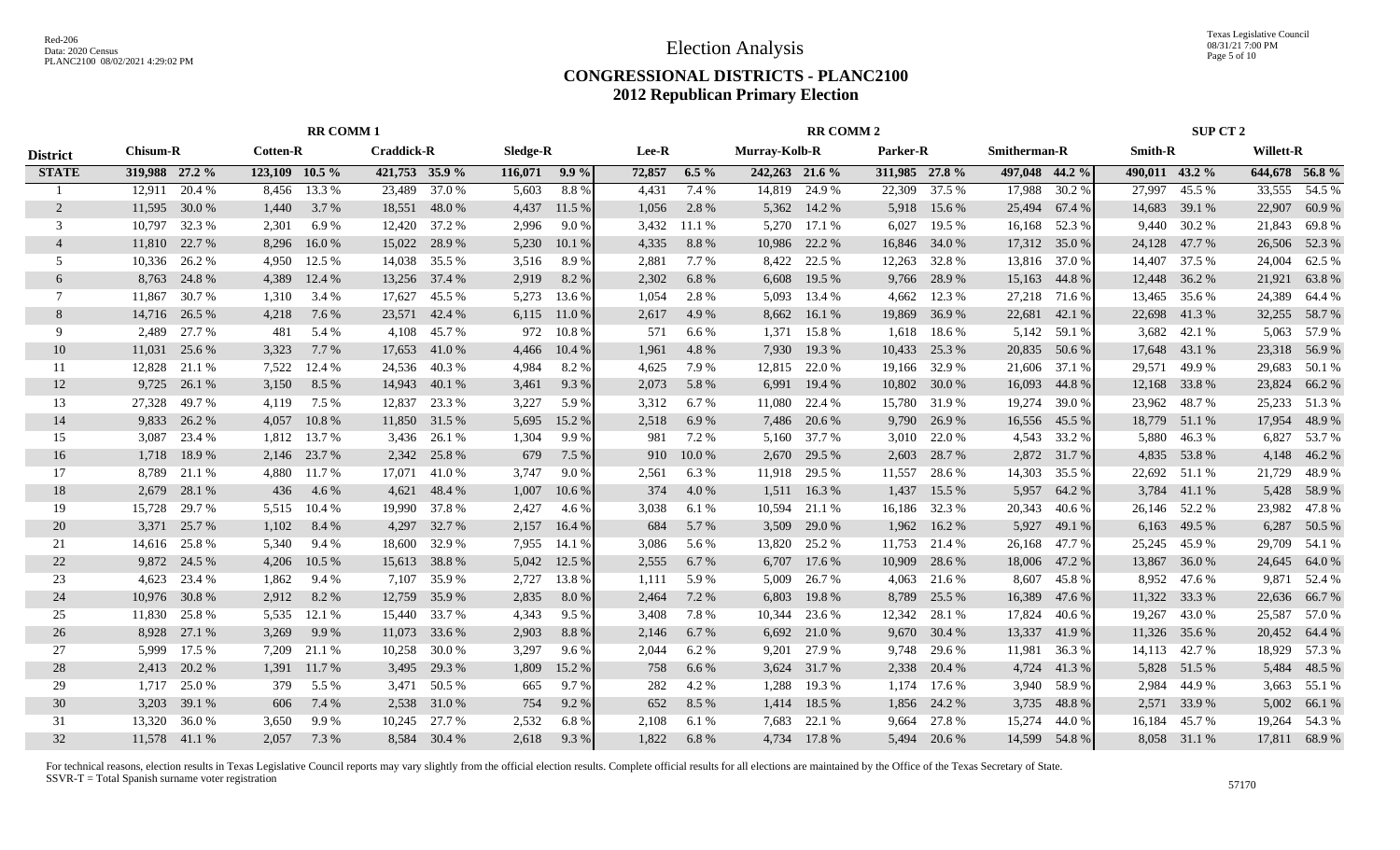Texas Legislative Council 08/31/21 7:00 PM Page 6 of 10

#### **CONGRESSIONAL DISTRICTS - PLANC2100 2012 Republican Primary Election**

|                          | <b>SUP CT 4</b> |            |                 |        |         |            |  |  |  |
|--------------------------|-----------------|------------|-----------------|--------|---------|------------|--|--|--|
| District                 | <b>Devine-R</b> |            | <b>Medina-R</b> |        | Pool-R  |            |  |  |  |
| <b>STATE</b>             | 358,072         | 32.2 %     | 433,340         | 39.0 % | 319,984 | 28.8%      |  |  |  |
| 1                        | 13,011          | 21.6%      | 23,519          | 39.1 % | 23,614  | 39.3%      |  |  |  |
| $\overline{c}$           | 19,454          | 52.2 %     | 14,041          | 37.7 % | 3,773   | 10.1 %     |  |  |  |
| $\mathfrak{Z}$           | 8,799           | 30.1 %     | 10,868          | 37.1 % | 9,614   | 32.8%      |  |  |  |
| $\overline{\mathcal{L}}$ | 11,545          | 23.2 %     | 17,919          | 36.0%  | 20,278  | 40.8%      |  |  |  |
| 5                        | 8,896           | 23.7 %     | 13,454          | 35.8%  | 15,262  | 40.6%      |  |  |  |
| $\boldsymbol{6}$         | 7,924           | 23.6 %     | 13,203          | 39.3%  | 12,447  | 37.1 %     |  |  |  |
| 7                        | 17,866          | 48.0%      | 16,191          | 43.5 % | 3,161   | 8.5%       |  |  |  |
| $\,8\,$                  | 26,737          | 49.6%      | 17,901          | 33.2 % | 9,289   | 17.2 %     |  |  |  |
| 9                        | 4,107           | 47.6%      | 3,381           | 39.2 % | 1,135   | 13.2 %     |  |  |  |
| $10\,$                   | 16,489          | 41.1 %     | 16,372          | 40.8 % | 7,300   | 18.2%      |  |  |  |
| 11                       | 16,256          | 28.5 %     | 21,181          | 37.2 % | 19,558  | 34.3 %     |  |  |  |
| 12                       | 8,850           | 25.0%      | 15,671          | 44.3 % | 10,854  | 30.7%      |  |  |  |
| 13                       | 13,135          | 27.2 %     | 16,973          | 35.2%  | 18,168  | 37.6%      |  |  |  |
| 14                       | 11,900          | 33.2 %     | 14,100          | 39.3%  | 9,858   | 27.5 %     |  |  |  |
| 15                       | 4,790           | 37.9%      | 4,766           | 37.7 % | 3,089   | 24.4 %     |  |  |  |
| 16                       | 2,911           | 31.5 %     | 4,097           | 44.4 % | 2,229   | 24.1 %     |  |  |  |
| 17                       | 12,234          | 30.5 %     | 17,310          | 43.1 % | 10,572  | 26.4 %     |  |  |  |
| 18                       | 4,730           | $51.1\ \%$ | 3,497           | 37.8 % | 1,030   | 11.1 %     |  |  |  |
| 19                       | 15,276          | 30.7%      | 21,197          | 42.6%  | 13,250  | 26.6%      |  |  |  |
| 20                       | 3,548           | $26.1\ \%$ | 6,578           | 48.5 % | 3,448   | 25.4 %     |  |  |  |
| 21                       | 16,706          | 31.1 %     | 21,126          | 39.3%  | 15,901  | 29.6%      |  |  |  |
| 22                       | 14,044          | 37.3 %     | 15,611          | 41.4 % | 8,021   | 21.3%      |  |  |  |
| 23                       | 5,942           | 30.9%      | 7,464           | 38.8%  | 5,851   | 30.4 %     |  |  |  |
| 24                       | 8,667           | 26.3 %     | 13,260          | 40.2 % | 11,048  | 33.5 %     |  |  |  |
| 25                       | 11,122          | 25.7%      | 17,121          | 39.6%  | 15,010  | 34.7%      |  |  |  |
| 26                       | 8,828           | 28.4 %     | 11,652          | 37.5 % | 10,579  | 34.1 %     |  |  |  |
| 27                       | 12,128          | 37.0%      | 11,533          | 35.2%  | 9,084   | $27.7\ \%$ |  |  |  |
| 28                       | 3,868           | 32.6%      | 4,658           | 39.2 % | 3,349   | 28.2%      |  |  |  |
| 29                       | 3,416           | 51.0%      | 2,505           | 37.4 % | 778     | 11.6 %     |  |  |  |
| 30                       | 1,562           | 20.7 %     | 2,725           | 36.2%  | 3,247   | 43.1 %     |  |  |  |
| 31                       | 9,856           | 28.5 %     | 15,898          | 45.9%  | 8,886   | 25.7%      |  |  |  |
| 32                       | 5,390           | 21.7%      | 8,922           | 35.9%  | 10,552  | 42.4 %     |  |  |  |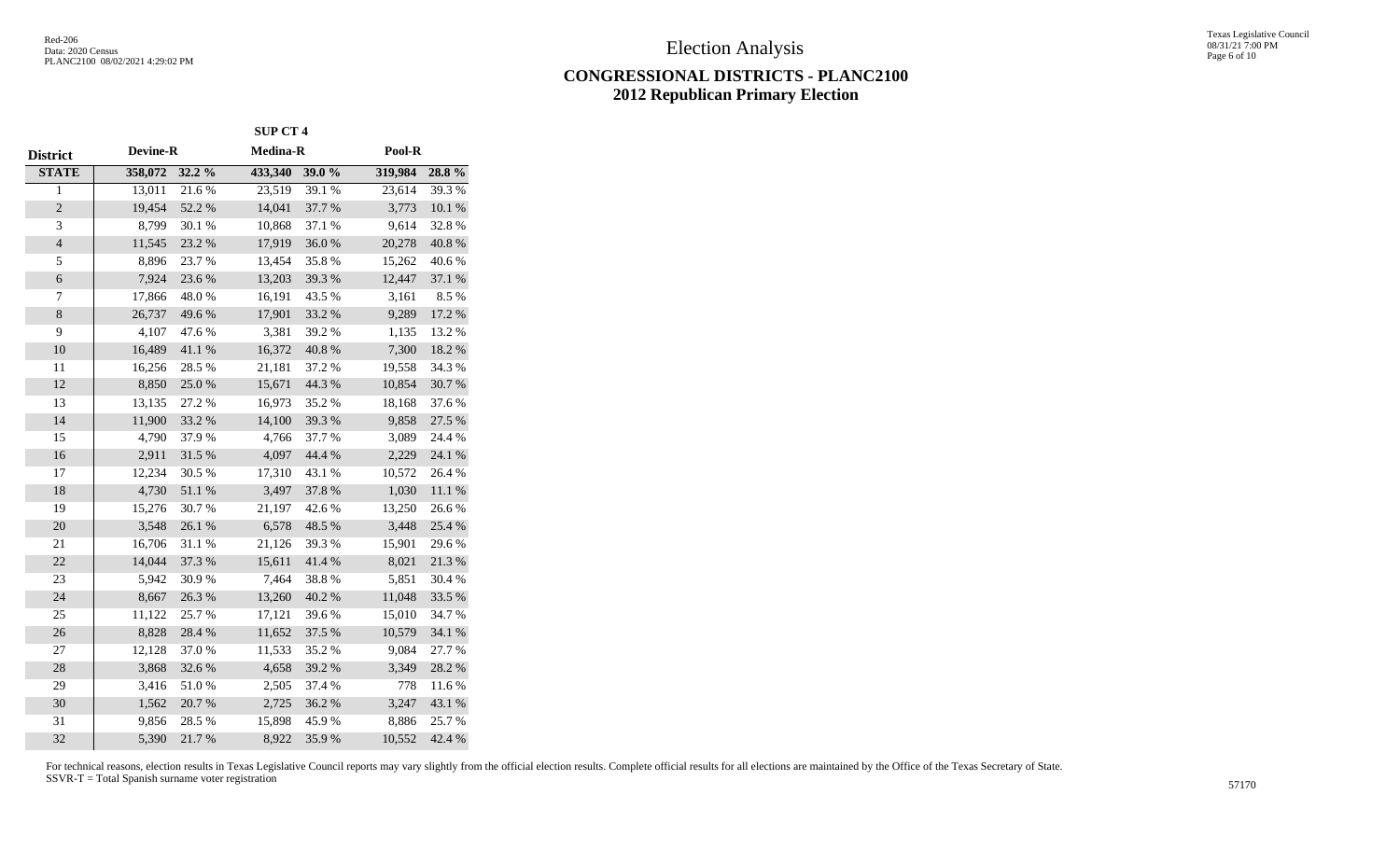Texas Legislative Council 08/31/21 7:00 PM Page 7 of 10

## **CONGRESSIONAL DISTRICTS - PLANC2100 2012 Republican Primary Election**

|                 |                   | <b>PRESIDENT</b> |         |           |            |       |            |         |        |              |          |         |                 |               |            |         | <b>U.S. SEN</b>      |       |           |       |
|-----------------|-------------------|------------------|---------|-----------|------------|-------|------------|---------|--------|--------------|----------|---------|-----------------|---------------|------------|---------|----------------------|-------|-----------|-------|
| <b>District</b> | <b>Bachmann-R</b> |                  | Davis-R |           | Gingrich-R |       | Huntsman-R |         | Paul-R |              | Roemer-R |         | <b>Romney-R</b> |               | Santorum-R |         | <b>Uncommitted-R</b> |       | Addison-R |       |
| 33              | 94.               | 1.3%             | 76.     | $1.0\,\%$ | 410        | 5.5 % | 22.        | $0.3\%$ | .010   | 13.5 %       | 29       | $0.4\%$ | 4.874           | 65.0 %        | 732        | $9.8\%$ | 249                  | 3.3 % |           | 1.3 % |
| 34              | 170               | 1.3 %            | 114     | 0.8%      | 551        | 4.1 % | 46         | $0.3\%$ |        | 1,528 11.3 % | 59       | 0.4%    | 9,604           | 70.9 %        | 938        | 6.9%    | 544                  | 4.0%  | 292       | 2.2 % |
| 35              | 128               | $0.9\%$          |         | $0.2\%$   | 613        | 4.3 % | 97         | $0.7\%$ | 2,415  | 16.8 %       | 45       | 0.3 %   |                 | 9,524 66.2 %  | .078       | 7.5 %   | 466                  | 3.2 % | 349       | 2.5 % |
| 36              | 544               | 0.9%             | 201     | 0.3%      | 3,146      | 5.2 % | 337        | $0.6\%$ |        | 7,645 12.6 % | 206      | 0.3%    |                 | 41,079 67.7 % | 4,565      | 7.5 %   | 2,936                | 4.8%  | 1,133     | 1.9%  |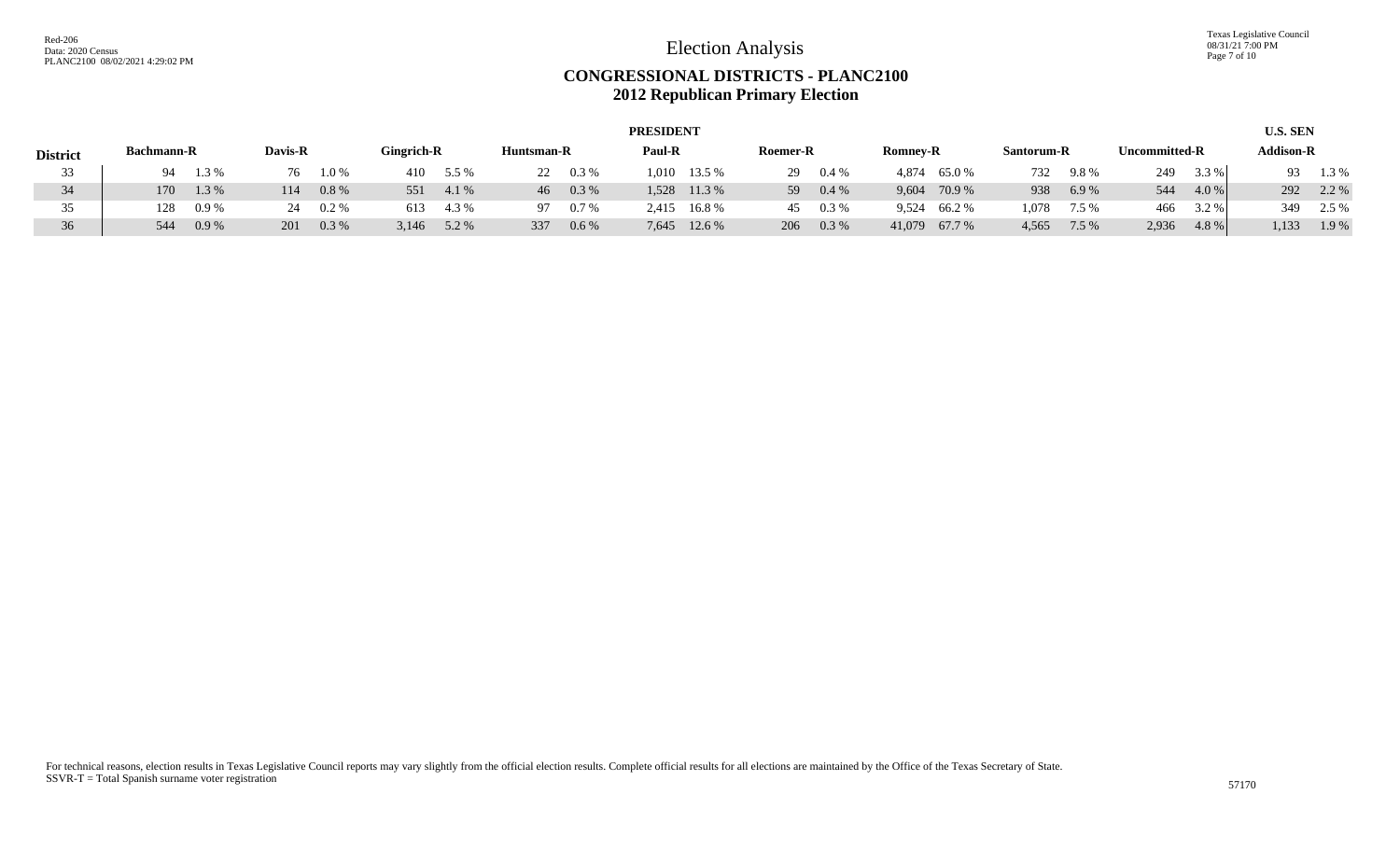Texas Legislative Council 08/31/21 7:00 PM Page 8 of 10

#### **CONGRESSIONAL DISTRICTS - PLANC2100 2012 Republican Primary Election**

| <b>U.S. SEN</b> |         |         |                  |         |        |               |                   |               |                  |         | <b>RR COMM 1</b> |       |           |        |             |        |                 |            |                  |       |
|-----------------|---------|---------|------------------|---------|--------|---------------|-------------------|---------------|------------------|---------|------------------|-------|-----------|--------|-------------|--------|-----------------|------------|------------------|-------|
| <b>District</b> | Agris-R |         | <b>Cleaver-R</b> |         | Cruz-R |               | <b>Dewhurst-R</b> |               | <b>Gambini-R</b> |         | <b>James-R</b>   |       | Leppert-R |        | Pittenger-R |        | <b>Berger-R</b> |            | <b>Burgess-R</b> |       |
| 33              | 33      | $0.4\%$ | 32               | $0.4\%$ | 2.370  | 32.0 %        |                   | 2,758 37.2 %  | 53.              | $0.7\%$ | 236              | 3.2 % | 1,757     | 23.7 % | 78          | $.1\%$ |                 | 746 11.4 % | 298              | 4.5 % |
| 34              | 83      | $0.6\%$ | 141              | 1.1 %   |        | 4,238 32.4 %  |                   | 6,651 50.8 %  | 150              | $1.1\%$ | 658              | 5.0 % | 587       | 4.5 %  | 287         | 2.2%   | 1,901           | 16.9%      | 660              | 5.9%  |
| 35              | -54     | 0.4%    | 93               | $0.7\%$ | 5,044  | 36.1 %        |                   | 5,510 39.5 %  | 103              | 0.7%    | 451              | 3.2 % | 1.977     | 14.2 % | 372         | 2.7 %  | .705            | 14.6 %     | 483              | 4.1 % |
| 36              | 231     | $0.4\%$ | 364              | $0.6\%$ |        | 18,498 31.8 % |                   | 31,706 54.5 % | 420              | 0.7%    | 2,362            | 4.1 % | 2,488     | 4.3 %  | 962         | 1.7%   | 5,541           | 11.1 %     | 2,413            | 4.8%  |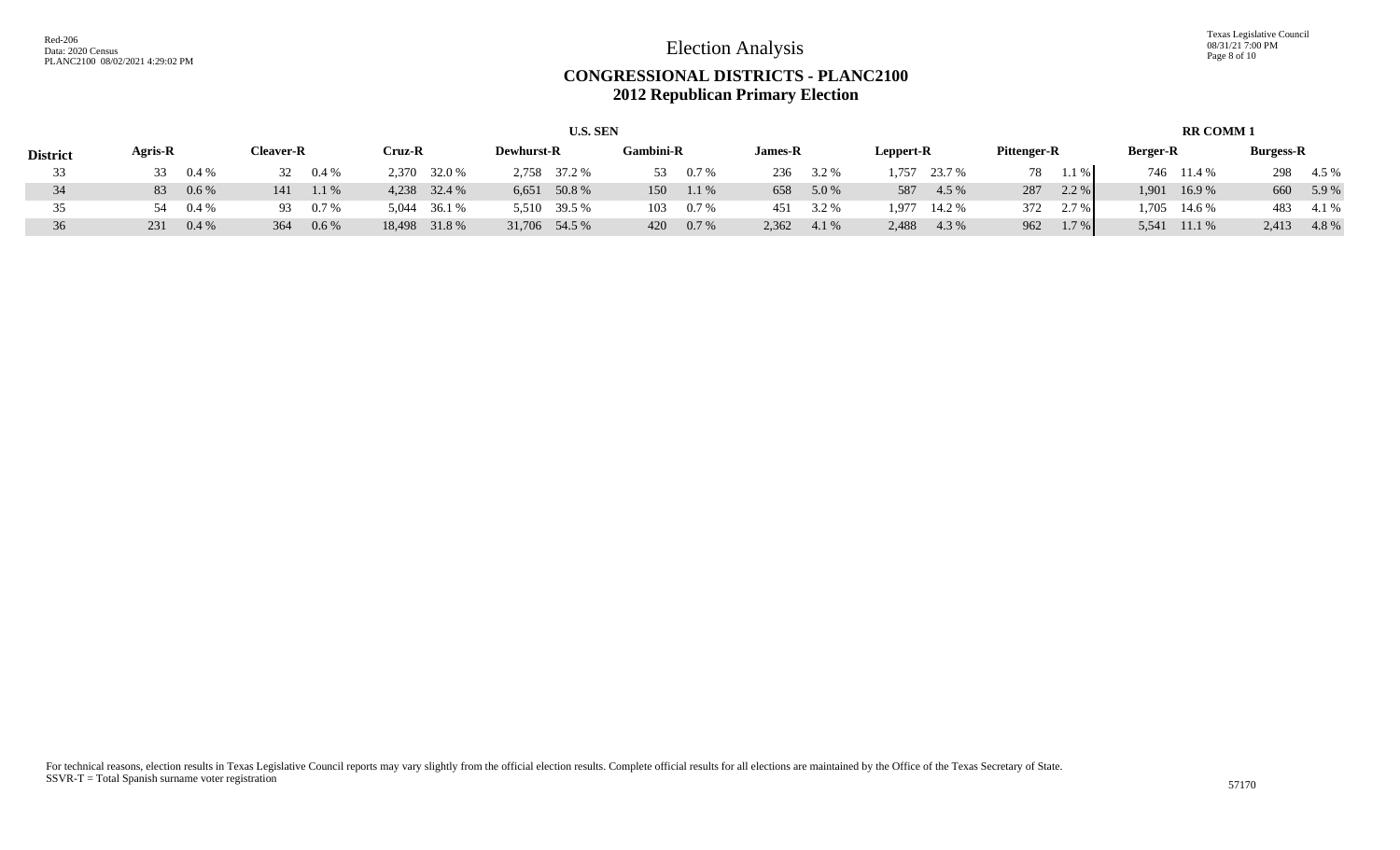Texas Legislative Council 08/31/21 7:00 PM Page 9 of 10

## **CONGRESSIONAL DISTRICTS - PLANC2100 2012 Republican Primary Election**

|                 |               | <b>RR COMM 1</b> |               |                   |               |         | <b>RR COMM 2</b>     |                | SUP CT 2            |                  |                  |  |
|-----------------|---------------|------------------|---------------|-------------------|---------------|---------|----------------------|----------------|---------------------|------------------|------------------|--|
| <b>District</b> | Chisum-R      | Cotten-R         | Craddick-R    | Sledge-R          | Lee-R         |         | <b>Murray-Kolb-R</b> | Parker-R       | <b>Smitherman-R</b> | <b>Smith-R</b>   | <b>Willett-R</b> |  |
| 33              | 2,032 30.9 %  | 552<br>8.4 %     | 2,386 36.3 %  | 8.5 %<br>557      | 462           | 7.4 %   | 1,346 21.5 %         | $1,631$ 26.0 % | 2,832 45.2 %        | 2,302 37.2 %     | 3,886 62.8%      |  |
| 34              | 2,352 20.9 %  | 2,831 25.2 %     | 2,328 20.7 %  | 10.3 %<br>1.161   | 929           | 8.4 %   | 2,963 26.7 %         | 3,590 32.3 %   | 32.6 %<br>3,624     | 5,540 50.9 %     | 5,347 49.1 %     |  |
| 35              | 3,210 27.5 %  | 10.4 %<br>1.207  | 3,426 29.4 %  | 14.0 %<br>1,628   | 733           | $6.5\%$ | 3,179 28.0 %         | 2,580 22.7 %   | 4,860 42.8 %        | 5,485 47.8 %     | 5,990 52.2 %     |  |
| 36              | 11,918 23.9 % | $6,200$ 12.4 %   | 18,772 37.6 % | $10.1\%$<br>5,030 | $2,581$ 5.4 % |         | 19.2 %<br>9,199      | 14,380 29.9 %  | 45.5 %<br>21,857    | 22,391<br>46.7 % | 25,546 53.3 %    |  |